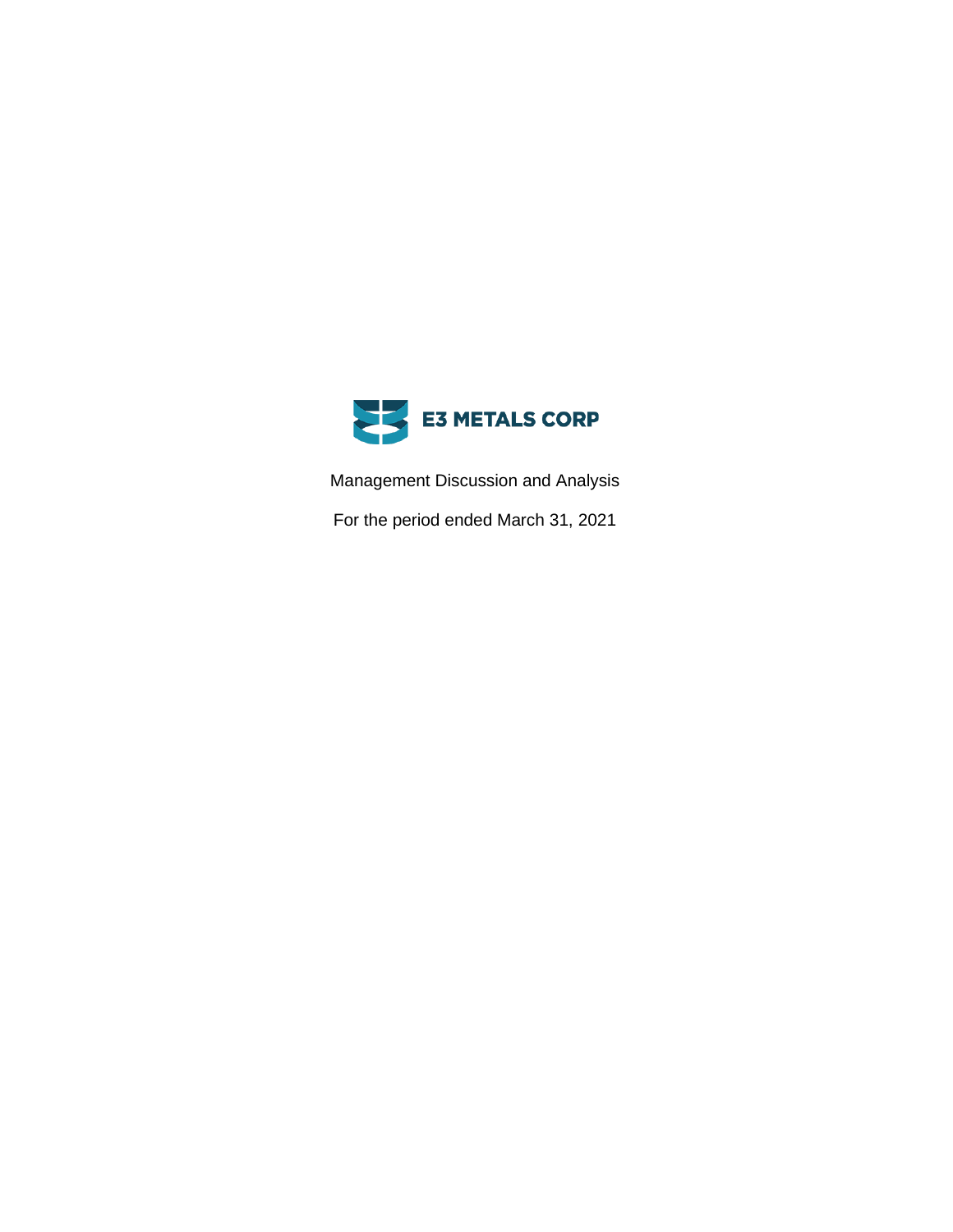

This Management Discussion and Analysis ("MD&A") of E3 Metals Corp. (the "Company" or "E3 Metals") provides a summary of the activities, results of operations and financial condition of the Company as at and for the period ended March 31, 2021 and 2020. The MD&A has been prepared by management as of May 25, 2021, and should be read together with the audited consolidated financial statements for the years ended December 31, 2020 and related notes thereto, which are prepared in accordance with International Financial Reporting Standards ("IFRS"). All amounts are stated in Canadian Dollars unless otherwise indicated.

E3 Metals is a resource company with mineral properties in Alberta that is currently focused on technology development for lithium extraction from Alberta brines contained in its mineral properties. The Company's shares trade on the TSX Venture Exchange (the "Exchange") under the trading symbol "ETMC".

# **Alberta Lithium Project**

The Alberta Lithium Project is a lithium brine project being developed on the backbone of the oil and gas industry in Alberta, Canada. Development and eventual construction aimed for this project differs very little in practice from the oil and gas industry as it involves much of the same types of infrastructure and know-how already well established locally. The social licence is therefore well established, and E3 Metals anticipates being permitted under the same governing body.

Utilizing its proprietary Direct Lithium Extraction ("DLE") Ion-Exchange Technology, the Company is developing a new source of lithium that can be extracted from brine water reservoirs underlying oil and gas fields in Alberta. E3 Metals' goal is the develop a process for the commercial production of high purity lithium products fed directly into lithium-ion batteries for the growing electrification revolution, thus capitalizing on the projected significant increases in demand for these products.

## **Inferred Mineral Resource Estimates**

In 2017, the Company completed two National Instrument 43-101 inferred mineral resource estimates of a combined 2.83 million tonnes of LCE. This includes the Central Clearwater Resource Area: 4,617,079,087 cubic metres (4.6 cubic kilometres) of brine formation water at an average grade of 77.4 milligrams per litre for 1.9Mt of lithium carbonate equivalent ("LCE"). In the North Rocky Resource Area: 3,312,431,608 cubic meters (3.3 cubic kilometers) of brine formation water at an average grade of 52.9 milligrams per litre for 0.93Mt of LCE. Elemental lithium is converted to lithium carbonate by multiplying by 5.323, typically referred to as lithium carbonate equivalent ("LCE"). As part of the PEA, outlined below, the Central Clearwater Resource was expanded to 2.2Mt LCE.

In May 2018, the Company completed a third National Instrument 43-101 inferred mineral resource estimate of 3.9 million tonnes ("Mt") LCE in the Exshaw West resource area. The magnitude of this new resource area, in addition to the North Rocky and Central Clearwater resource areas, demonstrates the project's significant lithium production potential.

E3 Metals total combined inferred lithium mineral resources (over covering the Rocky Property, Clearwater Property and Exshaw West Property) is 6.7 Mt LCE and includes covers only approximately 34% of E3 Metals total Alberta Petro-Lithium Project Area.

The Company plans to evaluate the potential to upgrade portions of its inferred resource to measured and indicated in 2021. The Company's NI 43-101 technical reports for the Central Clearwater, North Rocky and Exshaw West project areas are filed on the Company's SEDAR profile [\(www.sedar.com\)](http://www.sedar.com/) as well as on the Company's website [\(www.e3metalscorp.com\)](http://www.e3metalscorp.com/).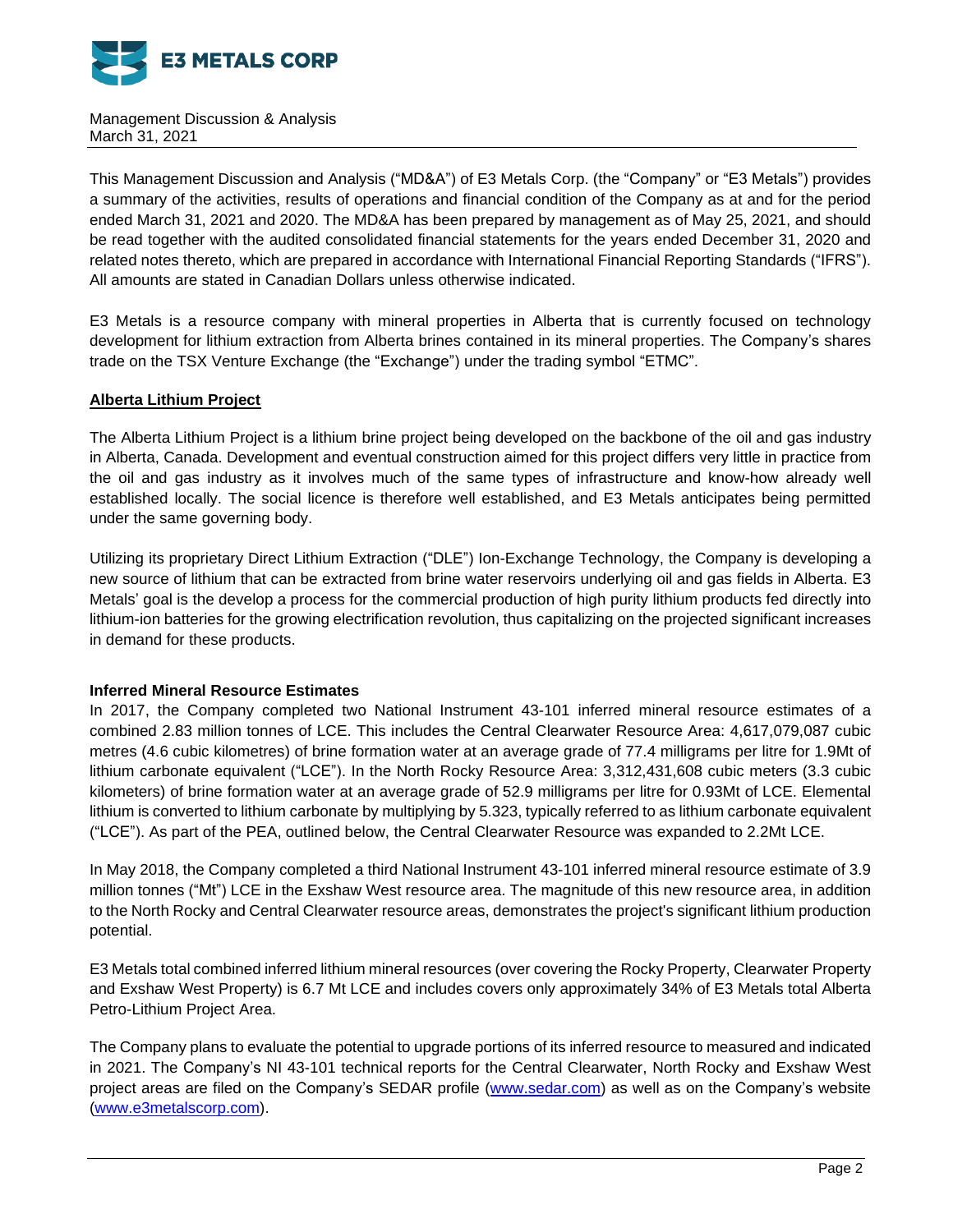

# **Preliminary Economic Assessment**

On November 16, 2020, the Company released the Preliminary Economic Assessment ("PEA") of its 100% owned Clearwater Lithium Project. The PEA outlines the estimated production of 20,000 tonnes per year of battery-quality lithium hydroxide monohydrate ("lithium hydroxide" or "LHM") over a 20-year period.

The PEA was prepared by Scovan Engineering, NORAM Engineering and Constructors, GLJ Ltd. and Fluid Domains, each being specialists in their field of practice specific to the development of this project. More detail on the contractors is available at the end of this news release. All values reported are in USD unless otherwise noted.

# **Highlights:**

- Pre-tax USD 1.1 Billion NPV at 8% discount rate and IRR of 32%, after-tax USD 820M NPV at 8% and IRR of 27%;
- Total initial CAPEX estimate of USD \$602.0 Million inclusive of both direct and indirect capital costs and \$79.8 Million in contingency;
- 20-year project-life producing 20,000 tonnes per year of battery-quality LHM. Over the project-life, a total of 400,000 tonnes of LHM is contemplated being produced from the Clearwater Resource, leaving room for expansion across the Clearwater Resource Area and in E3 Metals' adjacent Exshaw and Rocky Resource Areas; and
- All-in operating costs of USD \$3,656 per tonne LHM, USD \$73.2 Million annually, including all direct and indirect costs.

## **Preliminary Economic Assessment Results**

|                                                   | <b>Units</b>         | <b>Values</b> |
|---------------------------------------------------|----------------------|---------------|
| Production                                        | tonnes/year LHM      | 20,000        |
| Project Life                                      | Years                | 20            |
| Total Capital Cost (CAPEX)                        | <b>MUSD</b>          | \$710.7       |
| <b>Total Initial Capital</b>                      | <b>MUSD</b>          | \$602.0       |
| Average Annual Operating Costs (OPEX)             | M USD/year           | \$73.2        |
| Average Selling Price (LHM)                       | USD/tonne LHM        | \$14,079      |
| <b>Average Annual EBITDA</b>                      | <b>MUSD</b>          | \$208.6       |
| Pre-Tax Net Present Value ("NPV") (8% discount)   | <b>MUSD</b>          | \$1,123.1     |
| After-Tax Net Present Value ("NPV") (8% discount) | <b>MUSD</b>          | \$819.9       |
| <b>Cash Operating Costs</b>                       | <b>USD/tonne LHM</b> | \$3,656       |
| Pre-Tax Internal Rate of Return ("IRR")           | %                    | 32%           |
| After-Tax Internal Rate of Return ("IRR")         | $\%$                 | 27%           |
| Payback Period (After-Tax)                        | vears                | 3.4           |

The PEA is preliminary cost estimate and includes inferred mineral resources that are considered too geologically speculative to have the economic considerations applied to them that would enable them to be categorized as mineral reserves. There is no certainty the Clearwater Project outlined by the PEA will be realized. The economic analysis of the PEA is based on the following main assumptions: a)forecast LHM price of USD \$14,079 averaged over the life of the project, b) annual production of 20,000 tonnes per year LHM, c) commerciality of E3's DLE technology and, d) estimated operating and capital costs for the project based on the most current data available.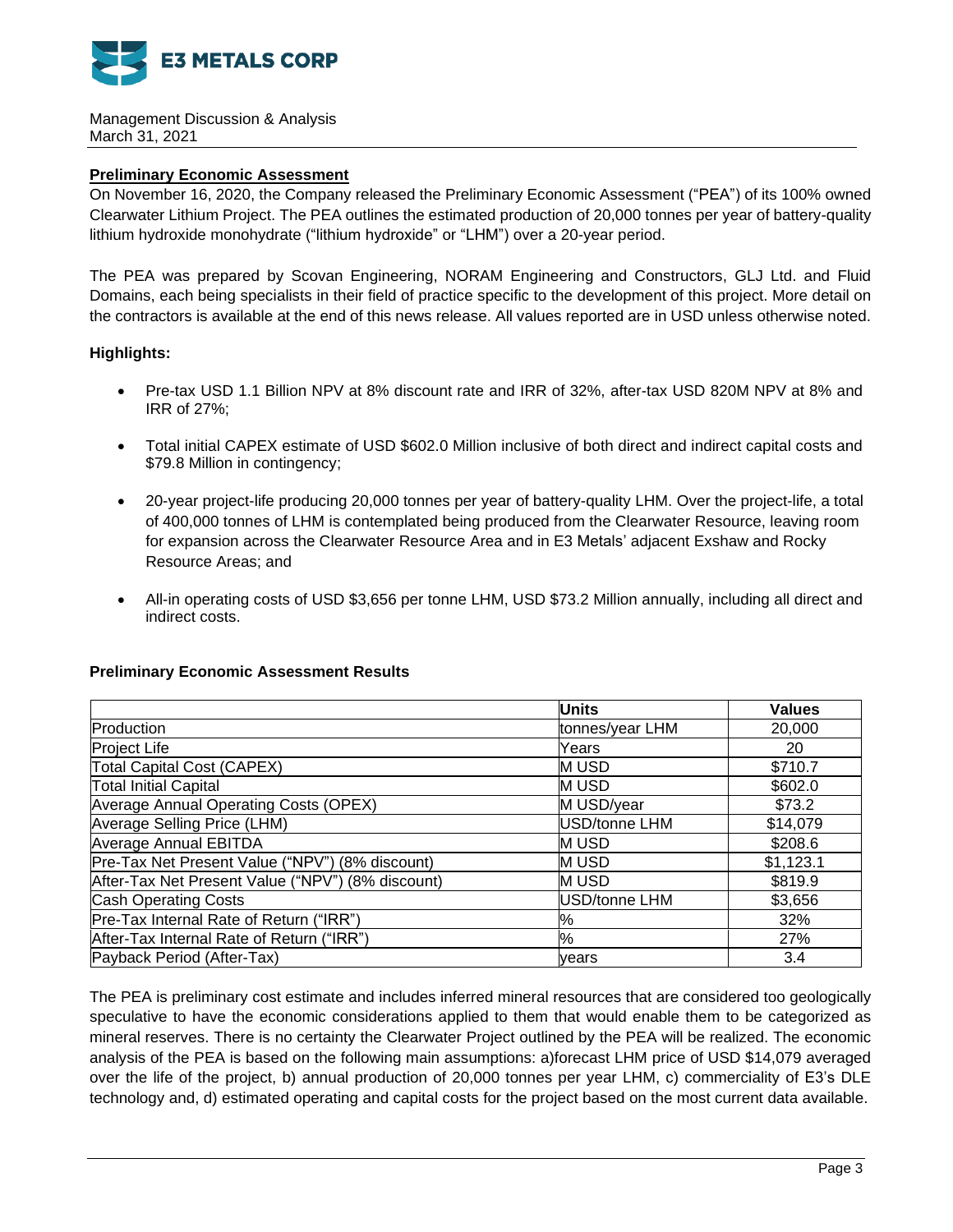

# **Project Development**

The Clearwater Project consists of over 250,000 acres located in south-central Alberta, Canada. The development plan prepared for the PEA includes three main process steps designed to deliver 20,000 tonnes of battery-quality lithium hydroxide monohydrate per year.

- 1. **Brine Production & Pre-Treatment:** Based on the large amount of geological data available from oil and gas operations in the Clearwater Resource Area, it is expected that lithium grade is consistent throughout the Clearwater Resource Area and that a series of wells, drilled specifically for the production of brine, would be capable of delivering 3,300 m<sup>3</sup>/day per well. At an average grade of 74.6 mg/L lithium, the project will move just over 128,000 m<sup>3</sup>/day of brine, with additional well production capacity in excess of this. As Direct Lithium Extraction (DLE) processing does not evaporate the water contained within the brine, the lithium void brine is returned to the aquifer through a series of injection wells. This re-injection of lithium depleted brine will serve to maintain pressures and brine production rates in the aquifer. The brine production process step also includes pre-treatment for removal of H2S from the brine prior for delivery to the Direct Lithium Extraction (DLE) process.
- 2. **Direct Lithium Extraction:** E3 Metals' proprietary Direct Lithium Extraction (DLE) process deploys an ionexchange process that is highly selective for lithium over competing cations in the brine. Results of this technology have been outlined by E3 Metals in previous announcements. This process produces a highly concentrated lithium solution ("Li-IX solution") with a low level of impurities for delivery to the lithium production process.
- 3. **Lithium Production:** There are several stages included in this process step designed to deliver batteryquality lithium hydroxide. The first step includes further concentration of the Li-IX solution, followed by polishing steps to remove the remaining impurities. The solution is then fed into electrolyzers where a highly pure lithium hydroxide solution is formed. From there, the lithium hydroxide solution is crystalized into lithium hydroxide salts. The crystalized lithium hydroxide is then packaged and transported to a nearby rail network where it can be transported to eastern and western shipping ports for international distribution, or south for sale directly into the American market.

| <b>Capital Costs</b>                    | <b>Description</b>                                            | Costs<br>(M USD) |
|-----------------------------------------|---------------------------------------------------------------|------------------|
| <b>Brine Production</b>                 | Wells, pumps and pipelines                                    | \$192.8          |
| <b>Brine Pre-Treatment</b>              | lH∍S Removal                                                  | \$117.8          |
| DLE Process (Li-IX)                     | Primary extraction of lithium from the brine                  | \$15.6           |
| Lithium Production                      | Concentration, Polishing, Electrolysis and<br>Crystallization | \$160.9          |
| Power, Site, Transport and Labour Costs | Misc. Site and labour costs                                   | \$35.1           |
| Contingency (25%)                       | Applied to direct capital costs                               | \$79.8           |
| Total                                   |                                                               | \$602.0          |
| <b>Sustaining Capital</b>               | Pump replacement, etc                                         | \$108.7          |

# **Capital Costs**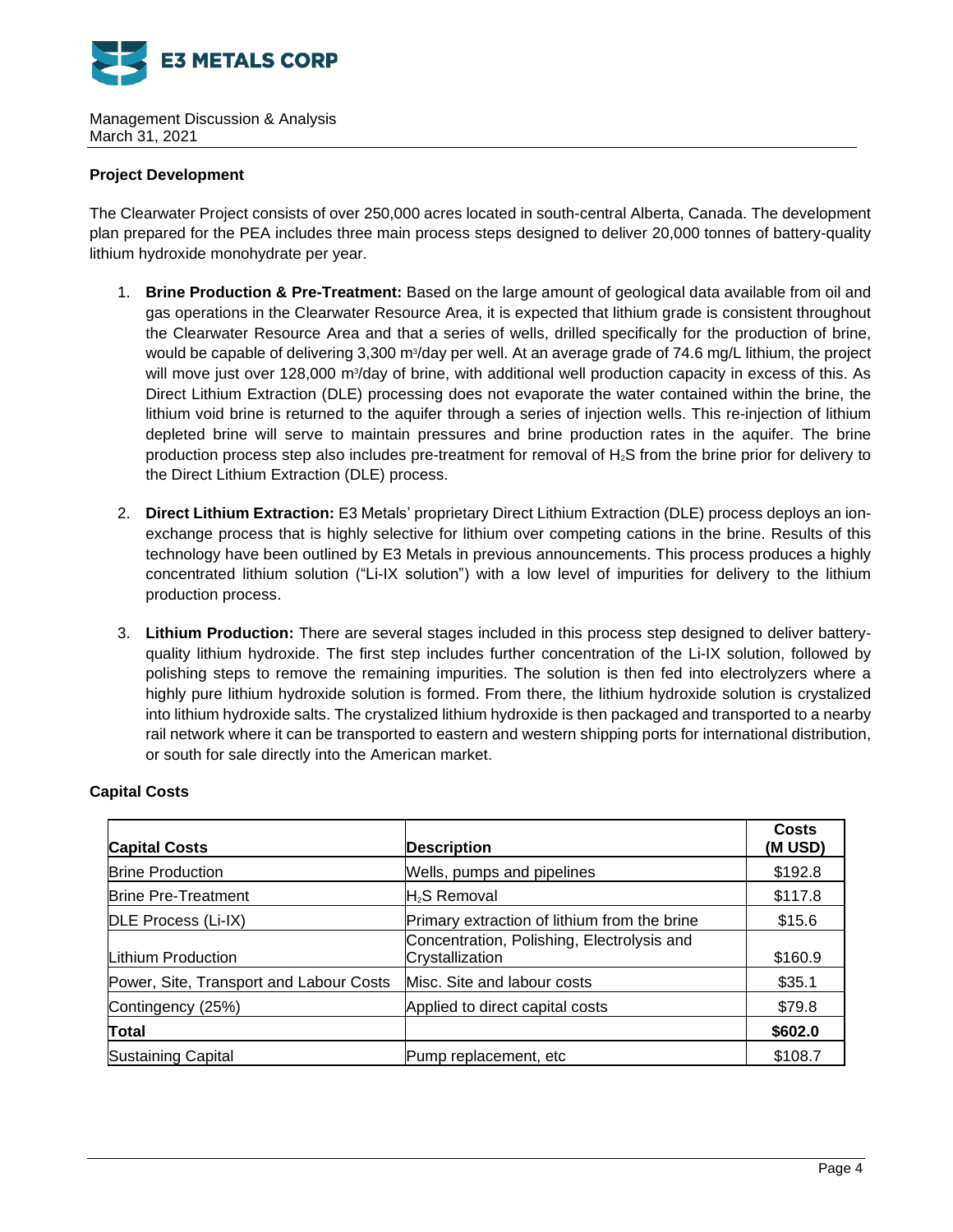

The total initial capital cost of the Project for 20,000 tonnes per year production of LHM is estimated at USD \$602.0 Million, inclusive of direct and indirect costs and contingency. In additional, USD \$108.7 Million of sustaining capital is also estimated, with the majority of this cost associated with the replacement of brine production pumps.

# **Operating Costs**

| <b>Description</b>         | <b>Description</b>                                            | <b>Total Annual</b><br>Costs (M USD) | <b>Cost Per Tonne</b><br>LHM (USD) |
|----------------------------|---------------------------------------------------------------|--------------------------------------|------------------------------------|
| <b>Brine Production</b>    | Well, pumps and pipeline                                      | \$19.1                               | \$954                              |
| <b>Brine Pre-Treatment</b> | H <sub>2</sub> S Removal                                      | \$19.9                               | \$993                              |
| DLE Process (Li-IX)        | Primary extraction of lithium from<br>the brine               | \$8.3                                | \$414                              |
| Lithium Production         | Concentration, Polishing,<br>Electrolysis and Crystallization | \$11.3                               | \$564                              |
| Site, Labour and G&A       | Power, Site, Transport, Labour and<br><b>G&amp;A Costs</b>    | \$14.6                               | \$732                              |
| <b>Total</b>               |                                                               | \$73.2                               | \$3,656                            |

A total operating cost of USD \$73.2 Million per year, or USD \$3,656 per tonne LHM, are broken out by each major project step and are inclusive of direct and indirect costs. The majority of the operating costs are associated with reagents required within the system and power consumption.

## **Sensitivity Analysis**

| <b>LHM Price (USD/Tonne)</b> | <b>After-Tax NPV</b><br>(USD Million) | <b>After-Tax IRR</b> |
|------------------------------|---------------------------------------|----------------------|
| \$12,000                     | \$561.8                               | 21%                  |
| \$13,000                     | \$686.2                               | 24%                  |
| \$14,079                     | \$819.9                               | 27%                  |
| \$15,000                     | \$934.0                               | 29%                  |
| \$16,000                     | \$1,058.1                             | 32%                  |

## **Mineral Resource Estimation**

The inferred mineral resource estimate for the Clearwater Resource Area has been updated to 410,000 tonnes of elemental lithium, an increase of 14%. Using a conversion factor of 5.323, this equates to 2,200,000 tonnes of lithium carbonate equivalent (LCE). Several factors contributed to the updated estimate, including: 1) an expansion of the resource area by 85 km<sup>2</sup> based on additional permits E3 Metals acquired since the initial resource estimate in 2017; 2) new and repeated sampling within the resource area has resulted in an updated average concentration of 74.6 mg/L Li; and 3) updated well network modeling has outlined the ability for the reservoir to produce a larger amount of lithium from brine than was originally envisioned, increasing the production factor from 50% to 80% in some areas.

The resource is classified as inferred because geological evidence is sufficient to imply but not verify geological, grade or quality continuity. It is reasonably expected that the majority of the Inferred Mineral Resource Estimate could be upgraded to Indicated Mineral Reserves with continued exploration.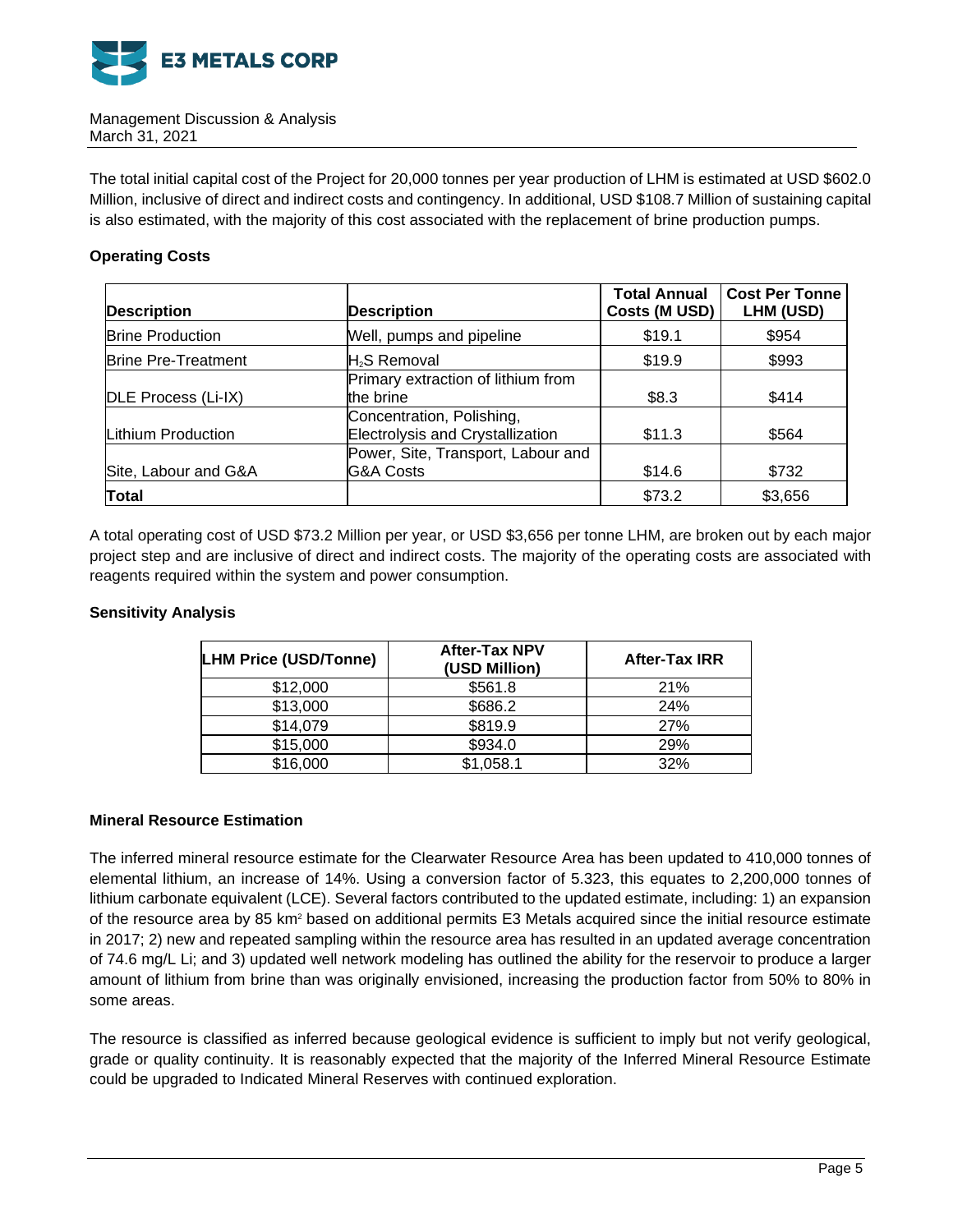

# **Lithium Pricing and Production**

A detailed future pricing study for lithium chemicals was not completed for this PEA. The average price used for future sales of battery-quality lithium monohydrate hydroxide was developed by reviewing pricing data generated from reliable sources as reported in publicly disclosed data collected from peer companies. The future average selling price of USD \$14,079/tonne lithium hydroxide is consistent with that used for publicly released economic assessments of other lithium projects in the previous 4 months. Future selling prices ranging between USD \$12,910/tonne to USD \$17,238/tonne were modelled as part of a sensitivity analysis exercise.

The total production of 20,000 tonnes/year lithium hydroxide is based on recovery of lithium from the enriched brines of the Leduc Aquifer in Alberta. It does not take into account the ability for E3 Metals to increase production of brine and subsequent expansion of production facilities to increase total lithium production. Nor does it contemplate the possibility of including brine streams from oil and gas operators in the area (i.e. oilfield produced water), which could potentially be added to the feed brine stream at a small incremental cost to the company.

# **Development of Lithium Extraction Technology**

With a large potential source of lithium secured in 2017, management's focus into 2018 shifted to further developing the DLE technological process required for the primary extraction of lithium from the Alberta brines. E3 Metals' process of delivering high grade lithium hydroxide or carbonate to the market is being developed as three major steps. The first step involves pumping the brine to surface using new or existing infrastructure, or a combination of both. This process is well understood in Alberta through oil and gas production which has demonstrated that large volumes of brine can be cycled to surface and back into the reservoir. The use of existing infrastructure has the potential to reduce the Company's development costs. The second step uses E3 Metals' proprietary DLE technology employing ion-exchange to extract lithium. The process both concentrates the brine and removes the majority of the impurities in one step (see E3 Metals news releases on May 29, 2018, December 4, 2018, March 4, 2019), producing E3's proprietary Li-IX solution. This technology development is the key link between the existing brine production and industry standard lithium production processes. The third step is the production of a high purity lithium salt and involves refining E3's Li-IX solution by further removing the last of the impurities and producing a high-grade lithium product for direct sale into the battery market. The Company believes that field piloting of its DLE technology is the key next development step to scaling the technology and project overall towards commercial operations.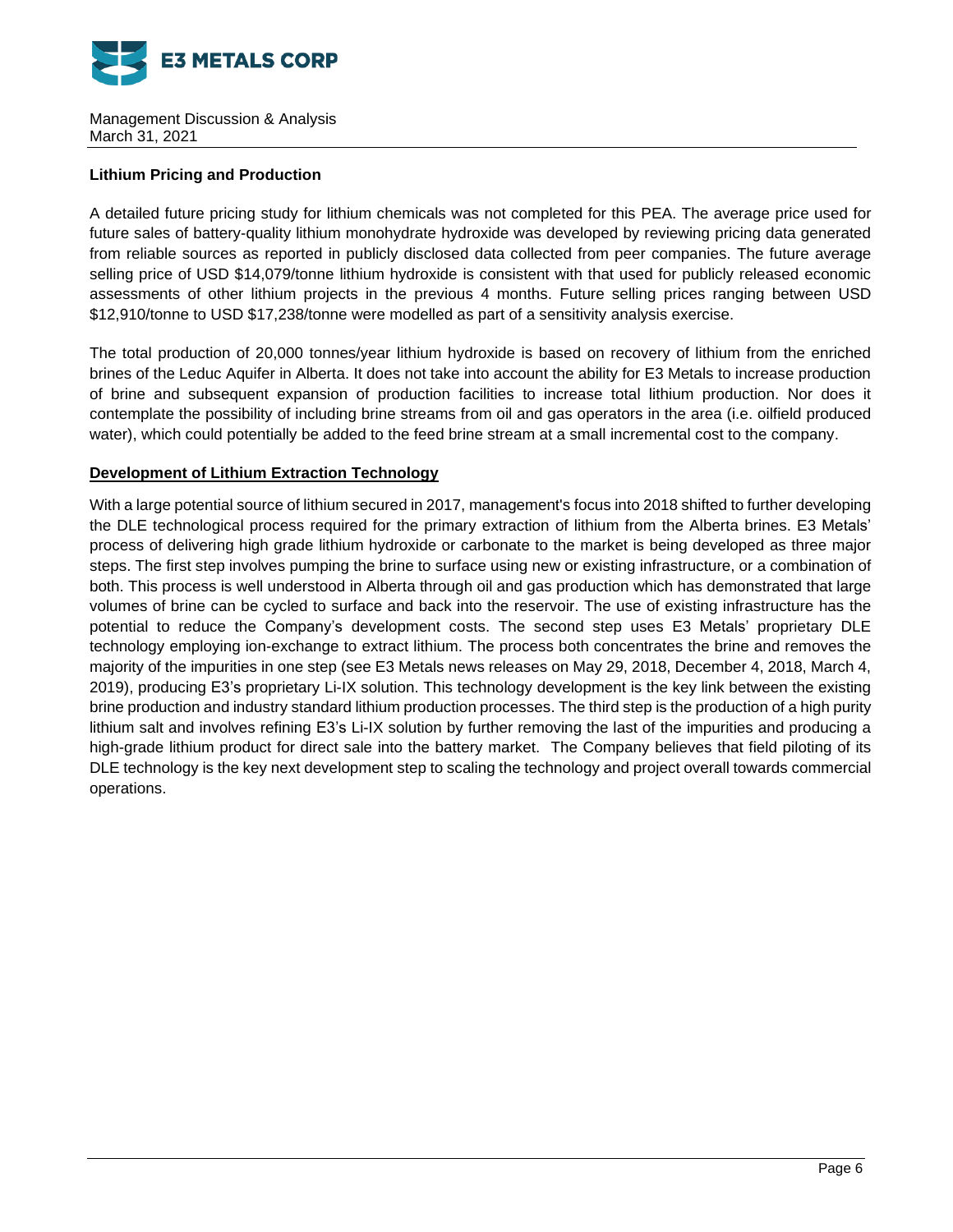

# **Livent Joint Development Departure**

On January 25, 2021 Livent withdrew from the joint operation with E3 Metals citing capital allocation considerations. The exit from the joint operation followed the Unanimous Shareholder Agreement with the following predetermined terms:

- E3 exercised the right to purchase the property and equipment in Devco
- All Devco Intellectual Property and developments were transferred by Devco to E3 for USD \$1.00
- After the completion of the sale and distributions, E3 purchased and Livent sold all of its common shares of Devco to E3 for USD \$1.00 free and clear of all encumbrances
- Any remaining funds from Livent's Contribution of Capital held in Devco shall be for the sole benefit of Devco.

E3 has accounted for the acquisition of the assets from Devco as an asset acquisition. The fair value of the assets were based on the cost approach as prescribed in IFRS 13 (Cash \$221,922, GST Receivable \$29,423, and Intangible assets \$738,279). The difference between the consideration paid and assets were recorded as an offset to contributed capital.

# **Alberta Lithium Project Costs**

The following table summarizes the Company's E&E asset expenditures in its Alberta Petro-Lithium Project as at March 31, 2021:

| <b>Acquisition Costs:</b>      |             |           |
|--------------------------------|-------------|-----------|
| Balance December 31, 2020      | \$1,672,759 |           |
| <b>Balance, March 31, 2021</b> | \$          | 1,672,759 |
| <b>Exploration Costs:</b>      |             |           |
| Balance, December 31, 2020     | \$          | 1,203,829 |
| Additions                      |             | 62,557    |
| Balance, March 31, 2021        | \$          | 1,266,386 |
| Total, December 31, 2020       | \$          | 2,876,588 |
| <b>Total, March 31, 2021</b>   | \$          | 2,939,145 |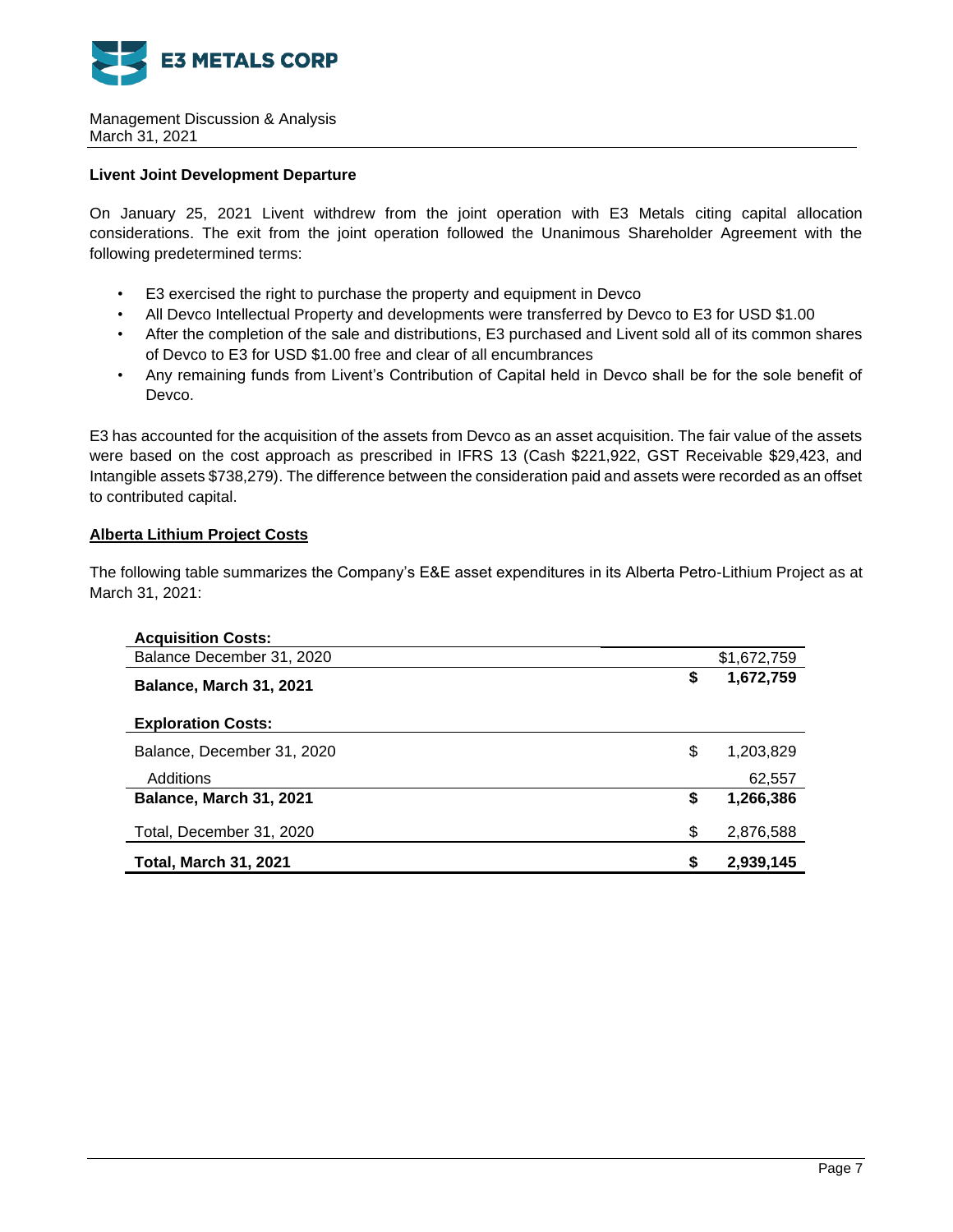

## **Intangible Assets – Intellectual Property**

For the three months ended, E3 spent \$0.9 million on the continuing development of the Intellectual Property.

|                             | March 31, |           | December 31,   |  |
|-----------------------------|-----------|-----------|----------------|--|
|                             |           | 2021      | 2020           |  |
| Opening balance             | S         | 886,687   | 236,945<br>\$  |  |
| Consultants                 |           | 232,012   |                |  |
| Other expenditures          |           | 217,001   |                |  |
| IP development expenditures |           | 743,240   | 649,742        |  |
| Grants                      |           | (93, 172) |                |  |
|                             |           | 1,985,768 | 886,687        |  |
| Balance, end of year        | S.        | 1,985,768 | 886,687<br>\$. |  |

## **Impairment Analysis**

There were no indicators of impairment at during the three months ended March 31, 2021. The Company does not consider its exploration and evaluation assets or intangible assets to be impaired as a result of the COVID pandemic. The Company's ability to realize on the value of these assets is dependent on the successful completion of an economically feasible pilot plant, followed by the construction of commercial lithium production facilities. Based on the current development status of its proprietary direct lithium extraction technology, the Company does not believe that these assets are impaired. Further, the Company's research indicates that the demand for and commodity price of battery-grade lithium has not been negatively impacted by the COVID pandemic.

# **Selected Financial Information**

| March 31                    | 2021        |   | 2020       | 2019            |
|-----------------------------|-------------|---|------------|-----------------|
| Net loss                    | (1,587,384) |   | (393, 210) | \$<br>(413,494) |
| Loss per share              | (0.03)      |   | (0.01)     | \$<br>(0.02)    |
| Total assets                | 20,348,201  |   | 4.975.064  | 3,145,931       |
| Total long term liabilities | ۰           | S | 130.976    | 61,391          |

During the three months ended March 31, 2021, the Company reported a net loss of \$1.6 million or \$0.03 per share compared to \$0.4 million or \$0.01 per share in the comparable period. During the quarter the Company successfully completed an \$8.1 million equity financing providing significant funding to further advance its Alberta lithium Project towards commercial operations.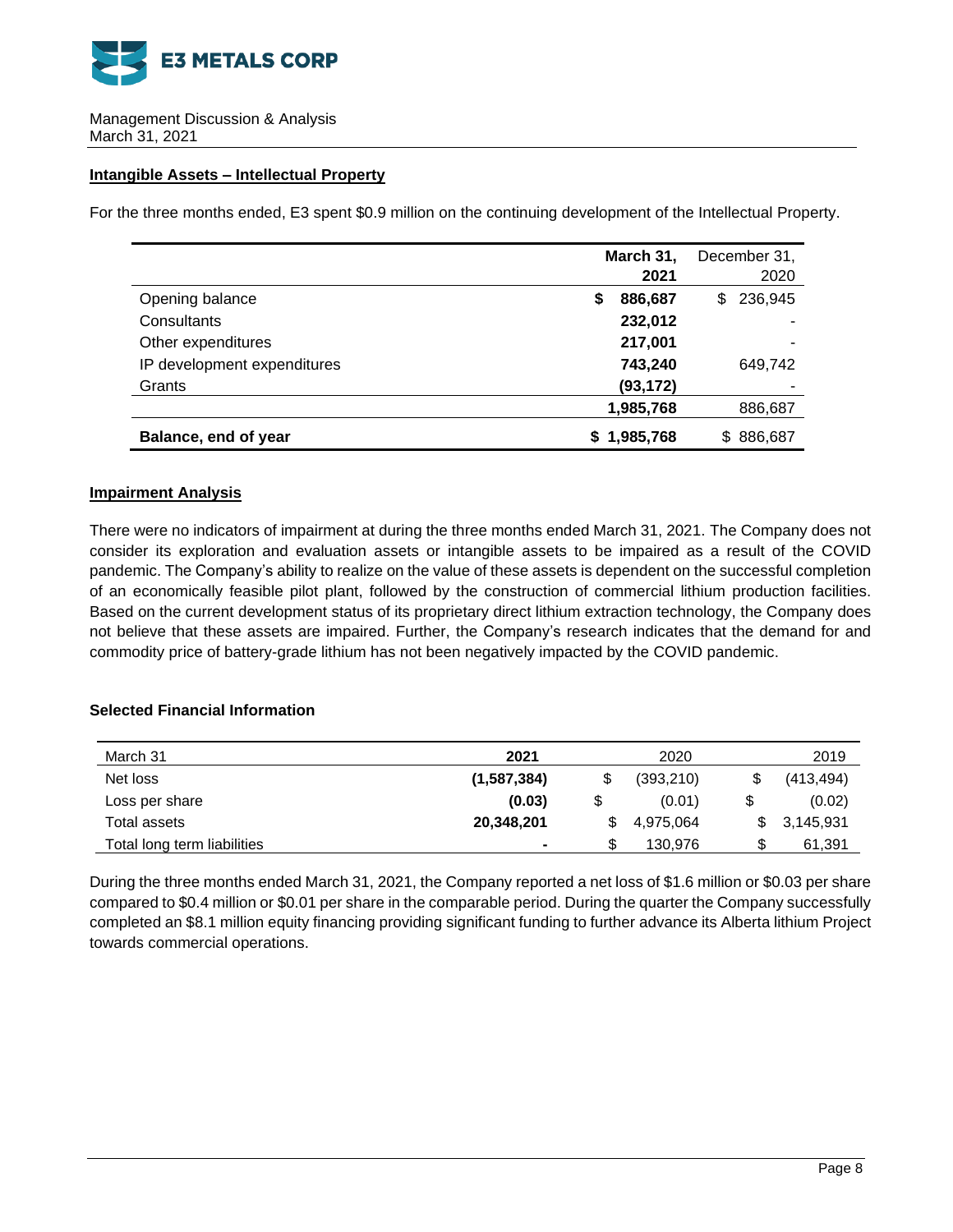

#### **Discussion of Interim Statement of Comprehensive Loss**

- Share based compensation increased to \$965,361, (2020 \$8,753) primarily due to the issuance of 1.3 million options and 6.8 million warrants with the associated financings in the first quarter;
- Business development and marketing increased to \$218,214, (2020 \$94,365) primarily due to increased financing activity and growing investor relationships;
- Professional fees increased to \$128,336, (2020 \$12,751 credit) primarily due to increased legal costs and advisory fees;
- Wages and benefits decreased to \$61,076, (2020 \$137,268) as directly attributable staff costs were capitalized to specific projects; and
- Regulatory and transfer agent fees increased to \$45,581, (\$9,096) primarily due to increased activated associated with the financing in the first quarter.

# **Summary of Quarterly Results**

The following is a summary of certain financial information concerning the Company for each of the last eight reported quarters:

| <b>Quarter ended</b> | <b>Net loss</b> | Loss per share |
|----------------------|-----------------|----------------|
| March 31, 2021       | (1,587,384)     | (0.03)         |
| December 31, 2020    | (951, 293)      | (0.04)         |
| September 30, 2020   | (369, 791)      | (0.01)         |
| June 30, 2020        | (380, 793)      | (0.01)         |
| March 31, 2020       | (393, 210)      | (0.01)         |
| December 31, 2019    | (520, 408)      | (0.02)         |
| September 30, 2019   | (760, 561)      | (0.04)         |
| June 30, 2019        | (677,315)       | (0.03)         |

## **Liquidity and Capital Resources**

The Company generally relies on equity issuances to fund its capital requirements and provide liquidity. The Company accesses capital markets to meet its development expenditures. Future liquidity depends primarily on the ability to access debt and equity markets. At March 31, 2021, the Company had \$14.8 million of working capital. The Company believes that the available working capital is sufficient to satisfy the Company's budgeted expenditures for the remainder of the year.

## **Risks and Uncertainties**

The Company has not had a history of operations or earnings and the overall success of the Company will be affected by its current or future business activities.

The Company is exposed in varying degrees to a variety of financial instrument related risks, including liquidity risk and market risks with respect to its ability to raise capital through equity markets under acceptable terms and conditions. Management monitors its activities and various factors that could impact the risks in order to manage risks and make timely decisions.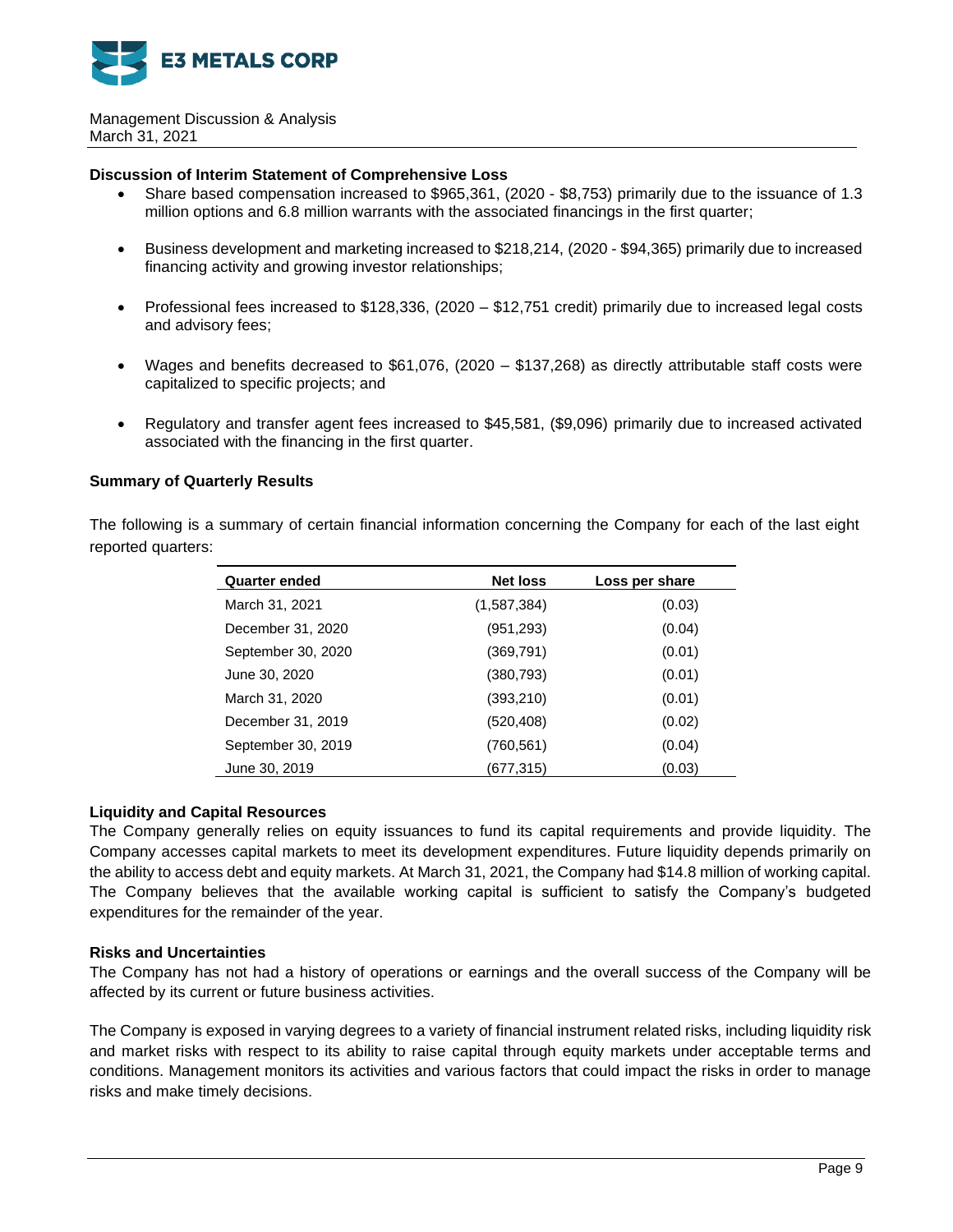

# *Credit risk*

Credit risk is the risk that one party to a financial instrument will fail to discharge an obligation and cause the other party to incur a financial loss. The Company is exposed to credit risk with respect to its cash and receivables. The Company minimizes its exposure to credit risk by placing its cash with Canadian Schedule 1 Chartered banks. While there is concentration of risk by holding all funds with these institutions, management assesses credit risk of cash as low due to the high credit quality rating the institutions have with the rating agencies.

The Company's secondary exposure to credit risk is on its receivable balance. This risk is minimal as receivables consist of refundable government sales taxes of \$0.1 million (December 31, 2020 - \$0.1 million).

# *Currency risk*

The Company's current direct operations are not exposed to significant foreign currency risk.

## *Interest rate risk*

Interest rate risk is the risk that the fair value or future cash flows of a financial instrument will fluctuate because of changes in the market interest rates. The fair value of the Company's financial instruments is relatively unaffected by changes in interest rates. The Company is exposed to interest rate risk on its bank deposit, which earns interest at a variable rate. Based on the cash balance at December 31, 2020, the effect of a 10% fluctuation in interest rates would not be material.

## *Liquidity risk*

Liquidity risk is the risk that the Company will not be able to meet its financial obligations as they fall due. The Company's objective in managing liquidity risk is to maintain sufficient readily available reserves in order to meet its liquidity requirements at any point in time. The Company tries to achieve this by maintaining sufficient cash to cover current liabilities as they mature.

Funding risk is the risk that market conditions will impact the Company's ability to raise capital through equity markets under acceptable terms and conditions. While the Company has been successful in raising capital in the past, there is no guarantee it will be able to do so in the future.

## **Off-Balance Sheet Arrangements**

The Company does not utilize off-balance sheet arrangements.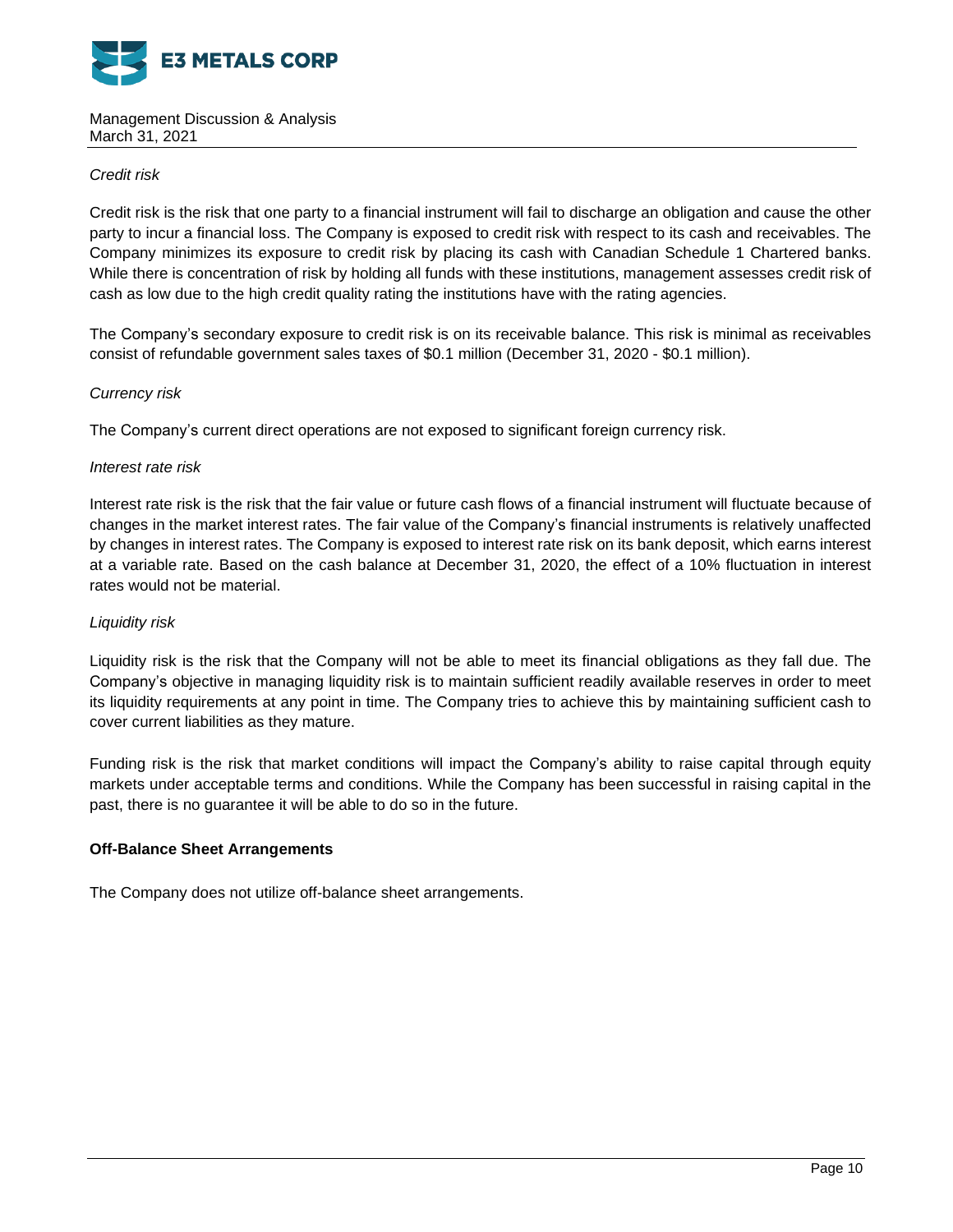

# **Subsequent Events**

On April 8, 2021, E3 Metals was awarded a government grant totaling \$1,800,000 from Alberta Innovates in support of E3 Metals' direct lithium extraction technology. The grant will be used for pilot plant development and continued technology development.

# **Critical Accounting Estimates**

Information provided in this report, including the condensed consolidated interim financial statements, is the responsibility of management. In the preparation of these statements, estimates are sometimes necessary to make a determination of future value for certain assets or liabilities. Management believes such estimates have been based on careful judgments and have been properly reflected in the accompanying financial statements. Management maintains a system of internal controls to provide reasonable assurances that the Company's assets are safeguarded and to facilitate the preparation of relevant and timely information.

# **Going concern**

As at March 31, 2021, the Company in the development stages of its operations and has an accumulated deficit of \$23.5 million including a net loss of \$1.6 million (2019 – \$0.4 million) incurred during the three months ended March 31, 2021. These events and conditions indicate a material uncertainty that may cast significant doubt on the Company's ability to continue as a going concern. The Company may continue to have capital requirements in excess of its currently available resources. The Company does not anticipate requiring financing to continue its business plan through 2021, but there may be a requirement to raise additional capital in 2022 to fund operations.

# **Financial Instruments**

The Company's financial instruments include cash, receivables, trade payables and accrued liabilities, short-term loan, notes payable, and due to related parties. Trade payables and accrued liabilities and due to related parties are classified as other financial liabilities. The carrying value of these financial instruments approximates their fair value due to their short-term maturity.

## **Other Requirements**

Summary of outstanding shares, warrants and stock options as at March 31, 2021:

Authorized - Unlimited common shares without par value Issued and outstanding common shares: 52,509,731 Share purchase warrants outstanding: 11,259,481 Stock options outstanding: 3,039,750

Additional disclosures pertaining to the Company's management information circulars, material change reports, press releases and other information are available on the SEDAR website at [www.sedar.com.](http://www.sedar.com/)